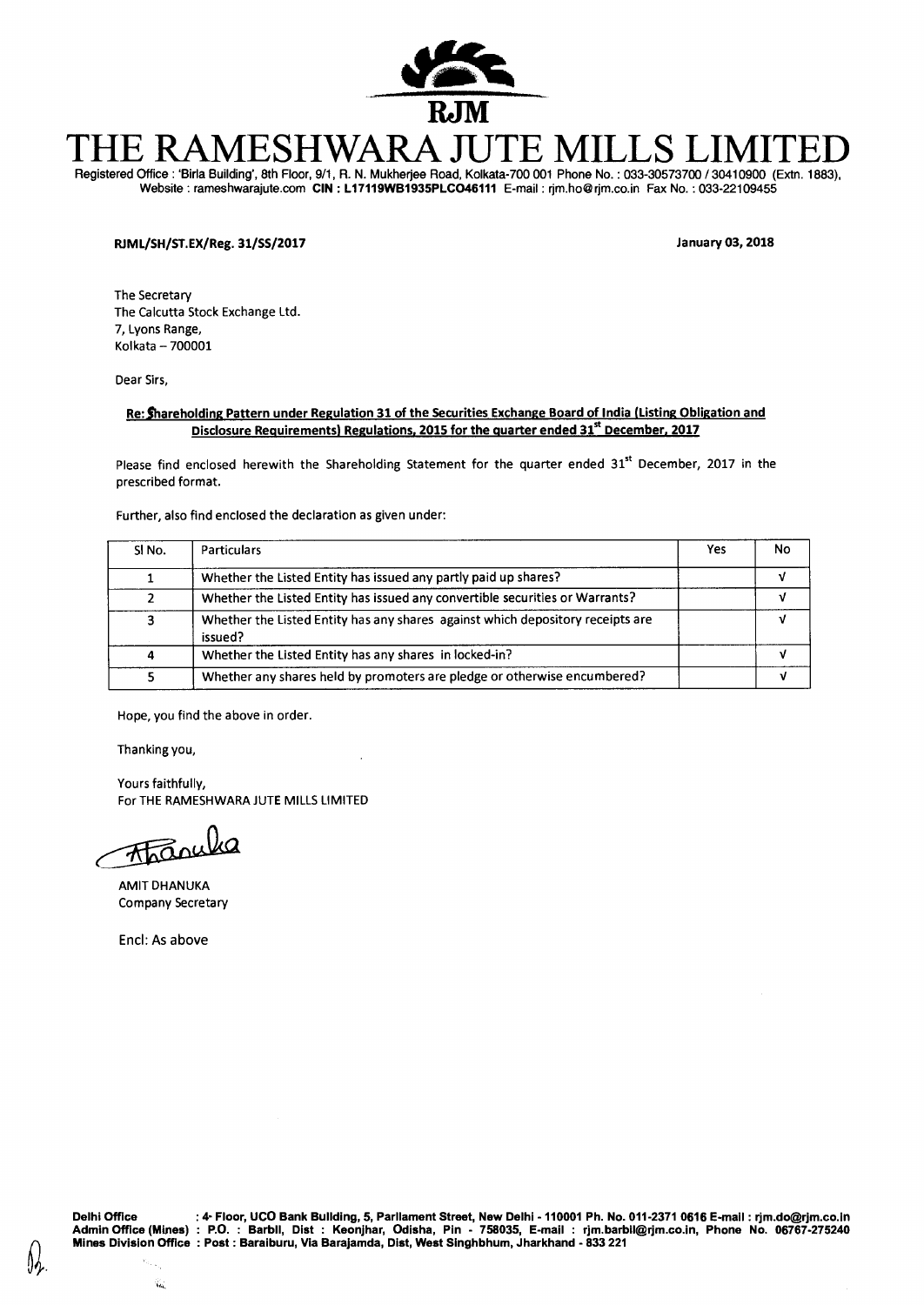## **Table 1: Summery Statement - holding of Specified Securities**

NAME OF COMPANY : THE RAMESHWARA JUTE MILLS LIMITED

 $\sim 10^7$ 

 $\sim 10^7$ 

SCRIP CODE / NAME OF SCRIP : 28093 (CSE) CLASS OF SECURITY : ORDINARY SHARES

REPORT FOR THE QUARTER ENDED : 31st December, 2017

| Category | Category of     | Nos.of       | No. of fully  | No.of         | No. of          | Total nos.     | Sharehold-    | Number of Voting Rights |                                |                                  | No. of        | Shareholding            |                           | Number of |              | No. of     |                |
|----------|-----------------|--------------|---------------|---------------|-----------------|----------------|---------------|-------------------------|--------------------------------|----------------------------------|---------------|-------------------------|---------------------------|-----------|--------------|------------|----------------|
| lO).     | Shareholder     | <b>Share</b> | paid up       | partly        | shares          | shares         | ing as a % of |                         |                                | held in each class of securities |               | Shares                  | as a % assuming           | Locked in |              | shares     | equity         |
|          | }(II)           | holders      | equity        | paid-up       | underlying      | held           | of total no.  |                         |                                | (IX)                             |               | Underlying              | full conversion of        |           | Shares (XII) | pledged or | shares         |
|          |                 | (III)        | <b>shares</b> | equty         | Depository      | $\sim$ (VII) = | of shares     |                         |                                |                                  |               | Outstanding convertible |                           | No.       | As a         | otherwise  | held in        |
|          |                 |              | heid.         | <b>shares</b> | <b>Receipts</b> | (IV+V+VI)      | (calculated   |                         |                                |                                  |               | convertible             | securities (as a          | (a)       | % of         | encumbe-   | demate-        |
|          |                 |              | l(IV)         | held          | (V )            |                | as per SCRR,  |                         | No. of Voting Rights           |                                  | Total as a    | securities              | percentage of             |           | Itotal       | rred       | rialised       |
|          |                 |              |               | (V)           |                 |                | 1957)         | Class X                 | Total<br>% of Total<br>Class Y |                                  |               | (including              | ddiluted share            |           | shares       | (XIII)     | form           |
|          |                 |              |               |               |                 |                | (VIII)        |                         | Voting                         |                                  |               | Warrants)               | capital)                  |           | held         |            | (XIV)          |
|          |                 |              |               |               |                 |                | as a % of     |                         |                                |                                  | <b>Rights</b> | (X)                     | $(XI) = (VII) + (X)$ as a |           | (b)          |            |                |
|          |                 |              |               |               |                 |                | $(A+B+C2)$    |                         |                                |                                  |               |                         | $% of A+B+C2$             |           |              |            |                |
|          |                 |              |               |               |                 |                |               |                         |                                |                                  |               |                         |                           |           |              |            |                |
| (A)      | Promoter &      |              |               |               |                 |                |               |                         |                                |                                  |               |                         |                           |           |              |            |                |
|          | lPromoter       |              |               |               |                 |                |               |                         |                                |                                  |               |                         |                           |           |              |            |                |
|          | Group           | 10           | 1,41,367      |               |                 | 1,41,367       | 53.14         | 1,41,367                |                                | 1,41,367                         | 53.14         | ΟI                      | 53.14                     | 0         | 0            | 0          | $\mathbf{O}$   |
| (B)      | Public          | 216          | 1,24,689      |               |                 | 1,24,689       | 46.86         | 1,24,689                |                                | 1,24,689                         | 46.86         | ΟI                      | 46.86                     | οl        | οl           | $\Omega$   | $\overline{0}$ |
| (C)      | Non-promoter -  |              |               |               |                 |                |               |                         |                                |                                  |               |                         |                           |           |              |            |                |
|          | Non-public      |              | οI            |               |                 |                | οI            |                         |                                | 01                               |               | $\mathbf{0}$            | 0                         | 0         | οl           | 0          | 0              |
| (C1)     | Shares underly- |              |               |               |                 |                |               |                         |                                |                                  |               |                         |                           |           |              |            |                |
|          | ing DRs         |              | <sup>0</sup>  |               |                 |                | $\Omega$      |                         |                                | ΩI                               | r             | οI                      | 0                         | Οl        | οl           | Οl         | 0              |
| (C2)     | Shares held by  |              |               |               |                 |                |               |                         |                                |                                  |               |                         |                           |           |              |            |                |
|          | Employee        |              |               |               |                 |                |               |                         |                                |                                  |               |                         |                           |           |              |            |                |
|          | Trusts          |              |               |               |                 |                |               |                         |                                |                                  |               | 0                       |                           | 01        | οI           | $\Omega$   | 0              |
|          | Total           | 226          | 2,66,056      | 0l            | Οl              | 2,66,056       |               | 100.00 2,66,056         | 2,66,056                       |                                  | 100.00        | Οl                      | 100.00                    | 0         | οl           | 0          | 0              |

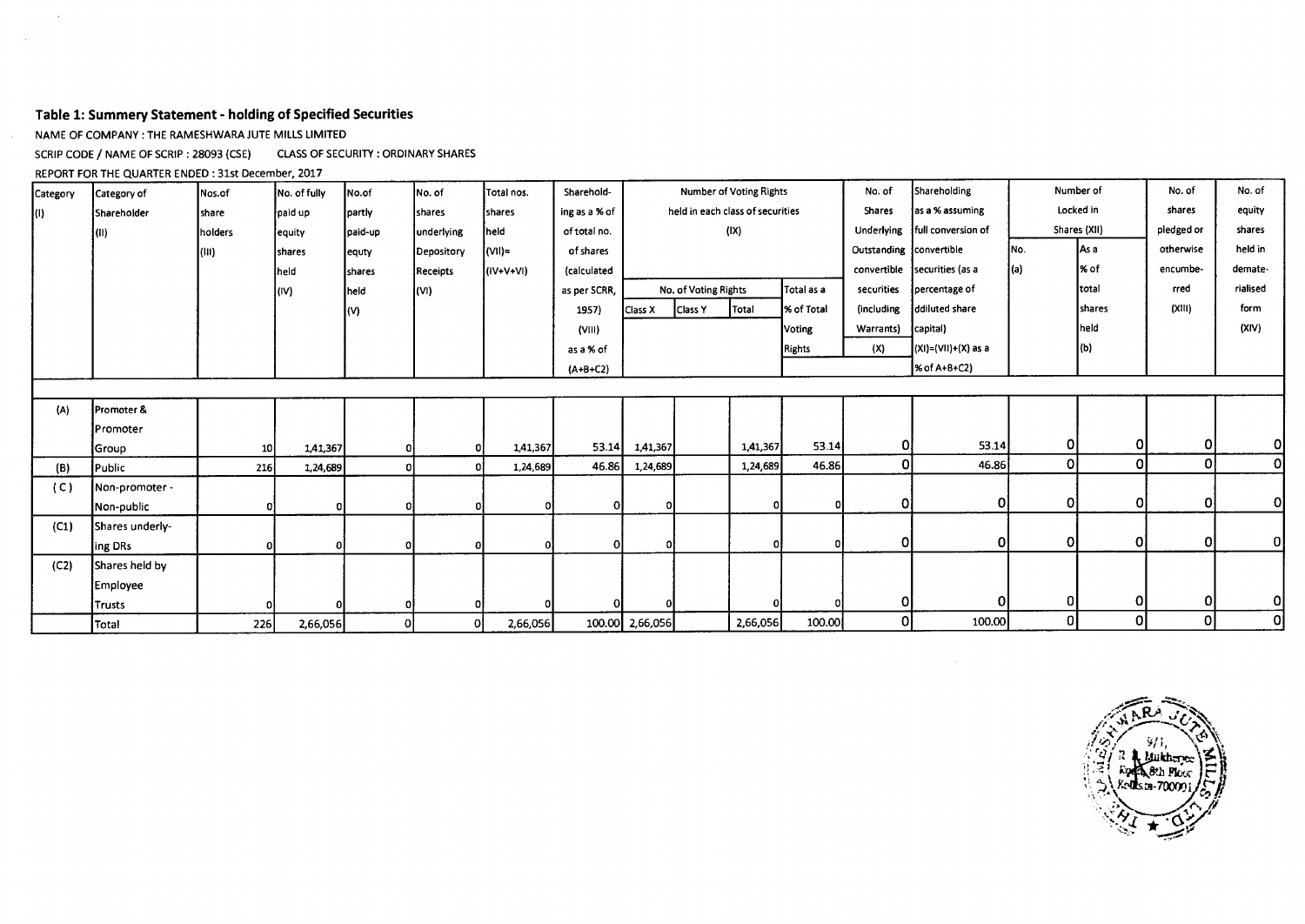## **Table II : Statement showing Shareholding Pattern of the Promoter and Promoter Group**<br>NAMR OF COMPANY : **DRE RAMESHWARA JUTE MILLS LIMITED**

THE RAMESHWARA JUTE MILLS LIMITED

 $\sim$ 

 $\sim$ 

|           | SCRIP CODE/NAME OF SRCIP:            | 28093 (cse)       |                 | CLASS OF SECURITY: ORDINARY SHARES |              |            |              | REPORT FOR THE QUARTER ENDED: 31st December, 2017 |         |                                    |                                  |               |               |                    |            |               |                          |              |          |          |
|-----------|--------------------------------------|-------------------|-----------------|------------------------------------|--------------|------------|--------------|---------------------------------------------------|---------|------------------------------------|----------------------------------|---------------|---------------|--------------------|------------|---------------|--------------------------|--------------|----------|----------|
|           | Category &                           | PAN               | No.of           | No. of fully                       | Partly       | Nos. of    | Total nos.   | Sharehold-                                        |         |                                    | <b>Number of Voting Rights</b>   |               | No. of        | Total Sharehold-   | Number of  |               | Number of shares pledged |              | No. of   |          |
|           | Name of the                          |                   | share           | paid up                            | paid up      | shares     | Ishares      | ing % calcu-                                      |         |                                    | held in each class of securities |               | <b>Shares</b> | ing, as a % assu-  | Locked in  |               | lor otherwise encumbered |              | equity   |          |
|           | Shareholders                         | (II)              | holder          | equity                             | lequty       | underlying | heid.        | lated as per                                      |         |                                    | (iX)                             |               | Underlying    | ming full conver-  |            | Shares (Xii)  | (Xiii)                   |              | shares   |          |
|           |                                      |                   | (III)           | share                              | Ishares      | Depository | $ (\vee)  =$ | <b>SCRR, 1957</b>                                 |         |                                    |                                  |               | Outstanding   | sion of conver-    | INo.       | As a          | INo.                     | As a % of    | held in  |          |
|           |                                      |                   |                 | held                               | <b>Theld</b> | Receipts   | (IV+V+VI)    | as a % of                                         |         |                                    |                                  |               | convertible   | tible securities   | $\{a\}$    | l% of         |                          | total shares | demate-  |          |
|           |                                      |                   |                 | (IV)                               | I(V)         | $\{V\}$    |              | $(A+B+C2)$                                        |         | Total as a<br>No. of Voting Rights |                                  |               | securities    | (as a percentage   |            | total         | (a)                      | held         | rialised |          |
|           |                                      |                   |                 |                                    |              |            |              |                                                   | Class X | Class Y                            | Total                            | % of Total    | (including    | of diluted share   |            | <b>shares</b> |                          | (Ы           | form     |          |
|           |                                      |                   |                 |                                    |              |            |              |                                                   |         |                                    |                                  |               |               |                    |            | heid.         |                          |              | (XiV)    |          |
|           |                                      |                   |                 |                                    |              |            |              | (VIII)                                            |         |                                    |                                  | <b>Voting</b> | Warrants)     | capital)           |            |               |                          |              |          |          |
|           |                                      |                   |                 |                                    |              |            |              |                                                   |         |                                    |                                  | Rights        | (X)           | (Xi)= (Vii)+(X) as |            | (b)           |                          |              |          |          |
|           |                                      |                   |                 |                                    |              |            |              |                                                   |         |                                    |                                  |               |               | a % of A+B+C2      |            |               |                          |              |          |          |
| A'(1)     | Indian                               |                   |                 |                                    |              |            |              |                                                   |         |                                    |                                  |               |               |                    |            |               |                          |              |          |          |
| (a)       | individual/Hindu                     |                   |                 |                                    |              |            |              |                                                   |         |                                    |                                  |               |               |                    |            |               |                          |              |          |          |
|           | <b>Undivided Family</b>              |                   |                 | 64,400                             |              |            | 64,400       | 24.21                                             | 64,400  |                                    | 64,400                           | 24.21         |               | 24.21              |            |               |                          |              |          |          |
|           | Name:                                |                   |                 |                                    |              |            |              |                                                   |         |                                    |                                  |               |               |                    |            |               |                          |              |          |          |
|           | Chandrakant Birla                    | ADZPB4710C        |                 | 51,000                             |              | $\Omega$   | 51,000       | 19.17                                             | 51,000  |                                    | 51,000                           | 19.17         |               | 19.17              | $\sqrt{2}$ |               |                          |              |          | ΩI       |
|           | Sumangala Devi Birla                 | AEFPB2335A        |                 | 4200                               |              |            | 4200         | 1.58                                              | 4200    |                                    | 4200                             | 1.58          |               | 1.58               | $\Delta$   |               |                          |              |          | $\circ$  |
|           | Sidharth Kumar Birla                 | AEKPB3109B        |                 | 5,600                              |              |            | 5,600        | 2.11                                              | 5,600   |                                    | 5,600                            | 2.11          |               | 2.11               | $\Omega$   |               |                          |              |          | $\Omega$ |
|           | Vasusri I Jhaver                     | <b>AEFPB3109L</b> |                 | 3,600                              |              |            | 3,600        | 1.35                                              | 3,600   |                                    | 3,600                            | 1.35          |               | 1.35               | $\Omega$   | $\Omega$      |                          |              |          | ി        |
| (b)       | Central Govern-                      |                   |                 |                                    |              |            |              |                                                   |         |                                    |                                  |               |               |                    |            |               |                          |              |          |          |
|           | ment/State                           |                   |                 |                                    |              |            |              |                                                   |         |                                    |                                  |               |               |                    |            |               |                          |              |          |          |
|           | Government(s)                        |                   |                 | o                                  |              |            |              |                                                   |         |                                    |                                  |               |               |                    |            |               |                          |              |          |          |
|           | Name:                                |                   |                 |                                    |              |            |              |                                                   |         |                                    |                                  |               |               |                    |            |               |                          |              |          |          |
| $\bullet$ | Financial Insti-                     |                   |                 |                                    |              |            |              |                                                   |         |                                    |                                  |               |               |                    |            |               |                          |              |          |          |
|           | tutions/Banks                        |                   |                 |                                    |              |            |              |                                                   |         |                                    |                                  |               |               |                    |            |               |                          |              |          |          |
|           | Name:                                |                   |                 |                                    |              |            |              |                                                   |         |                                    |                                  |               |               |                    |            |               |                          |              |          |          |
| (d)       | Any other                            |                   |                 |                                    |              |            |              |                                                   |         |                                    |                                  |               |               |                    |            |               |                          |              |          |          |
|           | (specify) Bodies Corporate           |                   |                 | 76,967                             |              |            | 76,967       | 28.93                                             | 76,967  |                                    | 76,967                           | 28.93         |               | 28.93              |            |               |                          |              |          |          |
|           | Name:                                |                   |                 |                                    |              |            |              |                                                   |         |                                    |                                  |               |               |                    |            |               |                          |              |          |          |
|           | Padmavati investment Limited         | AABCP8632M        |                 | 38,778                             |              |            | 38,778       | 14.57                                             | 38,778  |                                    | 38,778                           | 14.57         | $\Omega$      | 14.57              |            |               |                          |              |          | 0.       |
|           | Bharat Arogya & Gyan Mandir          | AAATB3540N        |                 | 7,933                              |              |            | 7,933        | 2.98                                              | 7,933   |                                    | 7,933                            | 2.98          | $\sqrt{2}$    | 2.98               |            |               |                          |              |          |          |
|           | Nathdwara inv. Co. Ltd.              | AABCN7830P        |                 | 6,667                              |              |            | 6,667        | 2.51                                              | 6,667   |                                    | 6.667                            | 2.51          |               | 2.51               |            |               |                          |              |          |          |
|           | Shekhavati investment & Traders Ltd. | AAECS2321P        |                 | 4,000                              |              |            | 4,000        | <b>1.S</b>                                        | 4,000   |                                    | 4,000                            | 1.5           |               | 1.5                |            |               |                          |              |          |          |
|           | Jute Investment Co. Ltd.             | AAACJ6331Q        |                 | 200                                |              |            | 200          | 0.08                                              | 200     |                                    | 200                              | 0.08          |               | 0.08               |            |               |                          |              |          |          |
|           | Central india General Agents Ltd.    | AABCC2197E        |                 | 19,389                             |              |            | 19,389       | 7.29                                              | 19,389  |                                    | 19,389                           | 7.29          |               | 7.29               |            |               |                          |              |          |          |
|           | Sub-Total (A)(1)                     |                   | 10 <sup>1</sup> | 141367                             |              |            | 141367       | 53.14                                             | 141367  |                                    | 141367                           | 53.14         |               | 53.14              |            |               |                          |              |          |          |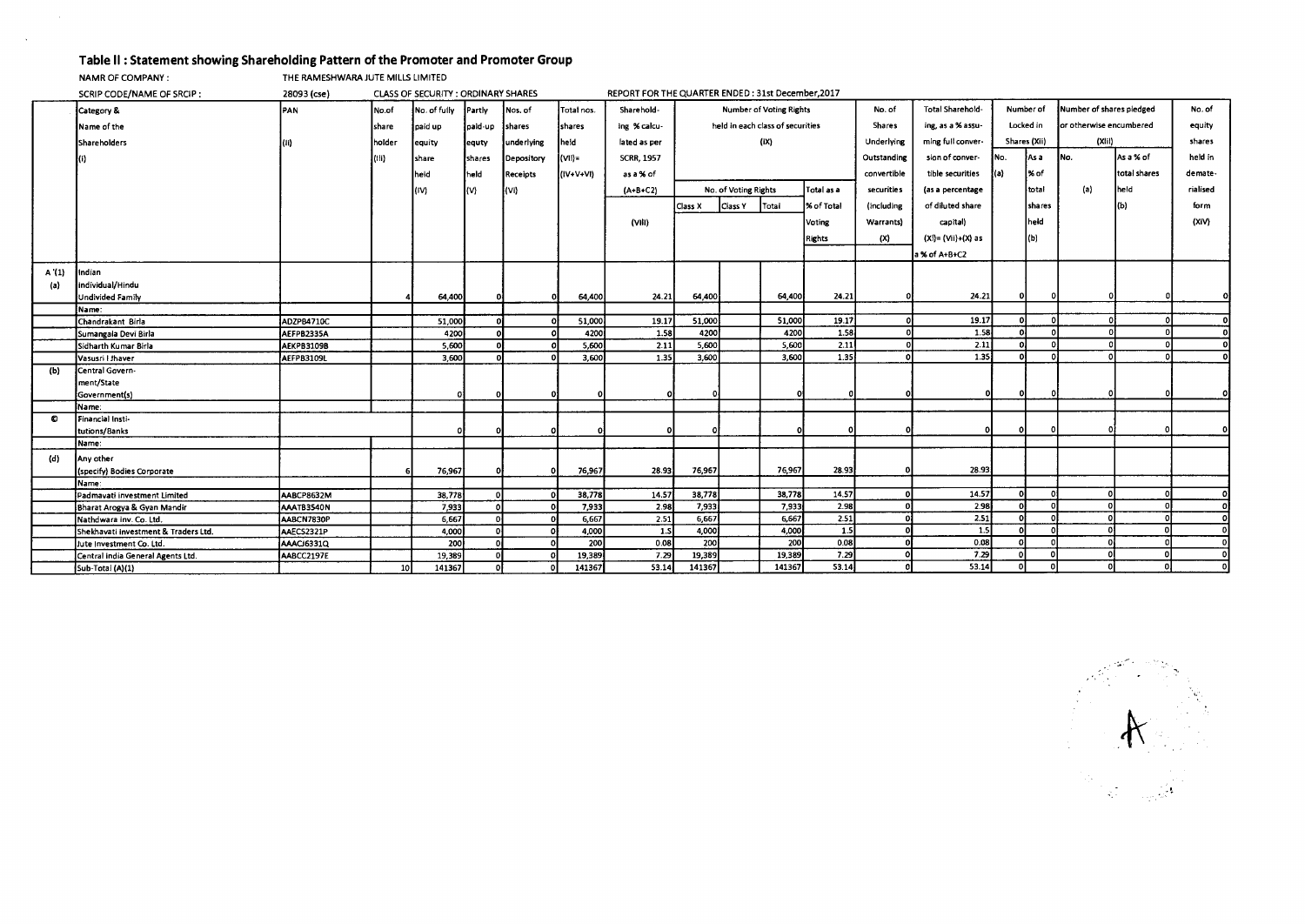| (2) | Foreign                                                                                                                                                                                                             |    |        |  |        |              |        |        |       |       | n١     |              | ΩL           |
|-----|---------------------------------------------------------------------------------------------------------------------------------------------------------------------------------------------------------------------|----|--------|--|--------|--------------|--------|--------|-------|-------|--------|--------------|--------------|
| (a) | Individuals (Non-                                                                                                                                                                                                   |    |        |  |        |              |        |        |       |       |        |              | ۵I           |
|     | Resident                                                                                                                                                                                                            |    |        |  |        |              |        |        |       |       |        |              |              |
|     | individuals/                                                                                                                                                                                                        |    |        |  |        |              |        |        |       |       |        |              |              |
|     | Foreign                                                                                                                                                                                                             |    |        |  |        |              |        |        |       |       |        |              |              |
|     | individuals)                                                                                                                                                                                                        |    |        |  |        |              |        |        |       |       |        |              |              |
|     | İName:                                                                                                                                                                                                              |    |        |  |        |              |        |        |       |       |        |              |              |
| (b) | Government(s)                                                                                                                                                                                                       |    |        |  |        | $\mathbf{a}$ |        |        |       |       |        |              |              |
|     | Name:                                                                                                                                                                                                               |    |        |  |        |              |        |        |       |       |        |              |              |
| O   | <b>Institutions</b>                                                                                                                                                                                                 |    |        |  |        | $\Omega$     |        |        |       |       |        |              |              |
|     | Name:                                                                                                                                                                                                               |    |        |  |        |              |        |        |       |       |        |              |              |
| (d) | Foreign                                                                                                                                                                                                             |    |        |  |        |              |        |        |       |       |        |              | $\Omega$     |
|     | Portfolio                                                                                                                                                                                                           |    |        |  |        |              |        |        |       |       |        |              |              |
|     | Investor                                                                                                                                                                                                            |    |        |  |        |              |        |        |       |       |        |              |              |
|     | Name:                                                                                                                                                                                                               |    |        |  |        |              |        |        |       |       |        |              |              |
| (e) | Any other                                                                                                                                                                                                           |    |        |  |        |              |        |        |       |       | Ω      |              | οl           |
|     | (specify)                                                                                                                                                                                                           |    |        |  |        |              |        |        |       |       |        |              |              |
|     | Name:                                                                                                                                                                                                               |    |        |  |        |              |        |        |       |       |        |              |              |
|     | Sub-Total (A)(2)                                                                                                                                                                                                    |    |        |  |        |              |        |        |       |       |        |              | $\mathbf{r}$ |
|     | Total                                                                                                                                                                                                               |    |        |  |        |              |        |        |       |       |        |              |              |
|     | Shareholding of                                                                                                                                                                                                     |    |        |  |        |              |        |        |       |       |        |              |              |
|     | Promoter and                                                                                                                                                                                                        |    |        |  |        |              |        |        |       |       |        |              |              |
|     | Promoter Group                                                                                                                                                                                                      |    |        |  |        |              |        |        |       |       |        |              |              |
|     | $(A)=(A)(1)+(A)(2)$                                                                                                                                                                                                 | 10 | 141367 |  | 141367 | 53.14        | 141367 | 141367 | 53.14 | 53.14 | $\sim$ | n.<br>$\sim$ | ΩI           |
|     | Details of Shares which remain unclaimed may be given hear along with details such as number of shareholders, outstanding shares held in demat/unclaimed suspense account, voting rights which are frozen etc. N.A. |    |        |  |        |              |        |        |       |       |        |              |              |
|     | Note:                                                                                                                                                                                                               |    |        |  |        |              |        |        |       |       |        |              |              |
|     |                                                                                                                                                                                                                     |    |        |  |        |              |        |        |       |       |        |              |              |
|     | (1) PAN would not be displayed on webhsite of Stock Exchange(s).                                                                                                                                                    |    |        |  |        |              |        |        |       |       |        |              |              |
|     | {(2) The term 'Encumbrance' has the same meaning as assigned under regulation 28(3) of SEBI (Substantial Acquisition of Shares and Takeovers) Regulations, 2011.                                                    |    |        |  |        |              |        |        |       |       |        |              |              |

(2) The term 'Encumbrance' has the same meaning as assigned under regulation 28(3) of SEBI (Substantial Acquisition of Shares and Takeovers) Regulations, 2011.

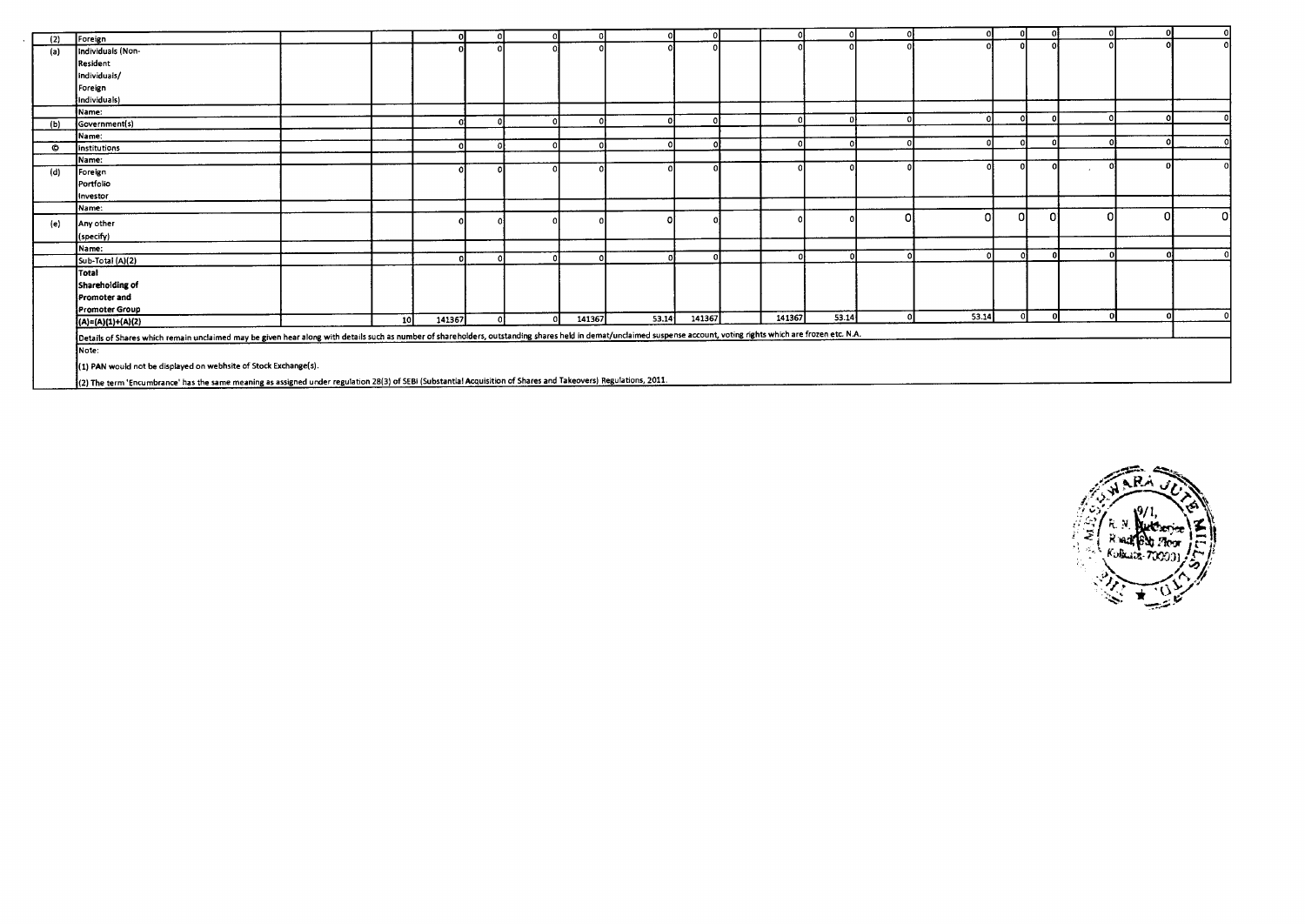## **Table Ill : Statement showing Shareholding Pattern of the Public Shareholding**

 $\sim$ 

NAMR OF COMPANY : THE RAMESHWARA JUTE MILLS LIMITED

SCRIP CODE/NAME OF SRCIP : 28093 (cse) CLASS OF SECURITY : ORDINARY SHARES REPORT FOR THE QUARTER ENDED : 31st December,2017

|                             | Category &                 | PAN  | Nos.of  | No. of fully | Partly       | No. of     | Total nos. | Sharehold-        | Number of Voting Rights          |                      | No. of                      | Total Sharehold-  |                 | Number of shares pledged<br>Number of |                         |          | No. of      |              |          |
|-----------------------------|----------------------------|------|---------|--------------|--------------|------------|------------|-------------------|----------------------------------|----------------------|-----------------------------|-------------------|-----------------|---------------------------------------|-------------------------|----------|-------------|--------------|----------|
|                             | Name of the                |      | share   | paid up      | paid-up      | shares     | shares     | ing % calcu-      | held in each class of securities |                      | ing, as a % assu-<br>Shares |                   | Locked in       |                                       | or otherwise encumbered | equity   |             |              |          |
|                             |                            |      |         |              |              |            |            |                   | (IX)                             |                      | Underlying                  | ming full conver- | Shares (XII)    |                                       | (XIII)                  |          | shares      |              |          |
|                             | Shareholders               | (II) | holders | equity       | equty        | underlying | held       | lated as per      |                                  |                      |                             |                   |                 |                                       |                         |          |             |              |          |
|                             |                            |      | lam.    | shares       | shares       | Depository | (VII)=     | <b>SCRR, 1957</b> |                                  |                      |                             | Outstanding       | sion of conver- | INo.                                  | As a                    | No. (Not | As a % of   | held in      |          |
|                             |                            |      |         | held)        | held         | Receipts   | (IV+V+VI)  | as a % of         |                                  |                      |                             |                   | convertible     | tible securities                      | l(a)                    | ∤% of    | applicable) | total shares | demate-  |
|                             |                            |      |         | l(IV)        | (V)          | (VI)       |            | $(A + B + C2)$    |                                  | No. of Voting Rights |                             | Total as a        | securities      | (as a percentage                      |                         | total    | (a)         | held (Not    | rialised |
|                             |                            |      |         |              |              |            |            |                   | Class X                          | Class Y              | Total                       | X of Total        | (including      | of diluted share                      |                         | shares   |             | applicable)  | form     |
|                             |                            |      |         |              |              |            |            |                   |                                  |                      |                             |                   |                 |                                       |                         |          |             |              | (X V)    |
|                             |                            |      |         |              |              |            |            | (VIII)            |                                  |                      |                             | Voting            | Warrants)       | capital)                              |                         | held     |             | (b)          |          |
|                             |                            |      |         |              |              |            |            |                   |                                  |                      |                             | <b>Rights</b>     | (X)             | (X!)                                  |                         | (b)      |             |              |          |
|                             |                            |      |         |              |              |            |            |                   |                                  |                      |                             |                   |                 |                                       |                         |          |             |              |          |
| (1)                         | Institutions               |      |         |              |              |            |            |                   |                                  |                      |                             |                   |                 |                                       |                         |          |             |              |          |
| (a)                         | Mutual Funds               |      |         | D.           |              |            |            |                   | n                                |                      | $\Omega$                    | n                 | 0               | οI                                    | $\mathbf{r}$            |          |             |              | Ωl       |
|                             | Name:                      |      |         |              |              |            |            |                   |                                  |                      |                             |                   |                 |                                       |                         |          |             |              |          |
| (b)                         | Venture Capital            |      |         | $^{\circ}$   |              |            | ſ          |                   | 0                                |                      |                             |                   |                 | 0                                     | $\mathbf{C}$            |          |             |              |          |
|                             | Funds                      |      |         |              |              |            |            |                   |                                  |                      |                             |                   |                 |                                       |                         |          |             |              |          |
|                             | Name:                      |      |         |              |              |            |            |                   |                                  |                      |                             |                   |                 |                                       |                         |          |             |              |          |
| (c)                         | Alternate                  |      |         | nl           |              |            |            | $\mathbf o$       | $\Omega$                         |                      | $\Omega$                    |                   |                 | - O                                   | n                       |          |             |              |          |
|                             | Investment Funds           |      |         |              |              |            |            |                   |                                  |                      |                             |                   |                 |                                       |                         |          |             |              |          |
|                             | Name:                      |      |         | ΩI           |              | n.         | r          |                   | oi                               |                      | $\Omega$                    |                   |                 | o                                     | $\mathbf{r}$            |          |             |              |          |
| (d)                         | Foreign Venture            |      |         |              |              |            |            |                   |                                  |                      |                             |                   |                 |                                       |                         |          |             |              |          |
|                             | Capital Investors<br>Name: |      |         |              |              |            |            |                   |                                  |                      |                             |                   |                 |                                       |                         |          |             |              |          |
| (e)                         | Foreign Portfolio          |      |         | n١           |              |            |            |                   | ΩÌ                               |                      |                             |                   |                 | o                                     | $\Omega$                | n        |             |              |          |
|                             | Investors                  |      |         |              |              |            |            |                   |                                  |                      |                             |                   |                 |                                       |                         |          |             |              |          |
|                             | Name:                      |      |         |              |              |            |            |                   |                                  |                      |                             |                   |                 |                                       |                         |          |             |              |          |
| (1)                         | Financial                  |      |         | 1,500        |              |            | 1,500      | 0.56              | 1,500                            |                      | 1,500                       | 0.56              |                 | 0.56                                  | $\sqrt{2}$              | n        |             |              |          |
|                             | Institutions/Banks         |      |         |              |              |            |            |                   |                                  |                      |                             |                   |                 |                                       |                         |          |             |              |          |
|                             | Name:                      |      |         |              |              |            |            |                   |                                  |                      |                             |                   |                 |                                       |                         |          |             |              | n.       |
| $\left( \mathbf{g} \right)$ | Insurance                  |      |         | οl           |              |            |            |                   |                                  |                      |                             |                   |                 | D.                                    | n                       |          |             |              |          |
|                             | Companies                  |      |         |              |              |            |            |                   |                                  |                      |                             |                   |                 |                                       |                         |          |             |              |          |
|                             | Name:                      |      |         | ΩI           |              | $\Omega$   | $\Omega$   |                   |                                  |                      |                             |                   |                 | n                                     | n                       |          |             |              |          |
| (h)                         | Provident Funds/           |      |         |              |              |            |            |                   |                                  |                      |                             |                   |                 |                                       |                         |          |             |              |          |
|                             | Pension Funds<br>Name:     |      |         |              |              |            |            |                   |                                  |                      |                             |                   |                 |                                       |                         |          |             |              |          |
|                             |                            |      |         |              |              |            |            | n                 |                                  |                      |                             |                   | ٥I              | οl                                    | 0                       | $\Omega$ | n           | Ω            | -OI      |
| (i)                         | Any other                  |      |         |              |              |            |            |                   |                                  |                      |                             |                   |                 |                                       |                         |          |             |              |          |
|                             | (specify)                  |      |         |              |              |            |            |                   |                                  |                      |                             |                   |                 |                                       |                         |          |             |              |          |
|                             | Name:<br>Sub-Total (B)(1)  |      |         | 1,500        |              | oł         | $\Omega$   | 0.56              | 1,500                            |                      | 1,500                       | 0.56              | οl              | 0.56                                  | o                       | n.       | $\sqrt{2}$  |              | o        |
| (2)                         | Central                    |      |         |              |              |            |            |                   |                                  |                      |                             |                   |                 |                                       | o                       |          |             |              | ol       |
|                             | Government/                |      |         |              |              |            |            |                   |                                  |                      |                             |                   |                 |                                       |                         |          |             |              |          |
|                             | <b>State</b>               |      |         |              |              |            |            |                   |                                  |                      |                             |                   |                 |                                       |                         |          |             |              |          |
|                             | Government(s)/             |      |         |              |              |            |            |                   |                                  |                      |                             |                   |                 |                                       |                         |          |             |              |          |
|                             | President of india         |      |         |              |              |            |            |                   |                                  |                      |                             |                   |                 |                                       |                         |          |             |              |          |
|                             | Name:                      |      |         |              |              |            |            |                   |                                  |                      |                             |                   |                 |                                       |                         |          |             |              |          |
|                             | Sub-Total (B)(2)           |      |         | οI           | <sub>0</sub> | οI         | οI         | οI                |                                  |                      |                             |                   |                 | $\Omega$                              | $\Omega$                | $\Omega$ |             |              | n        |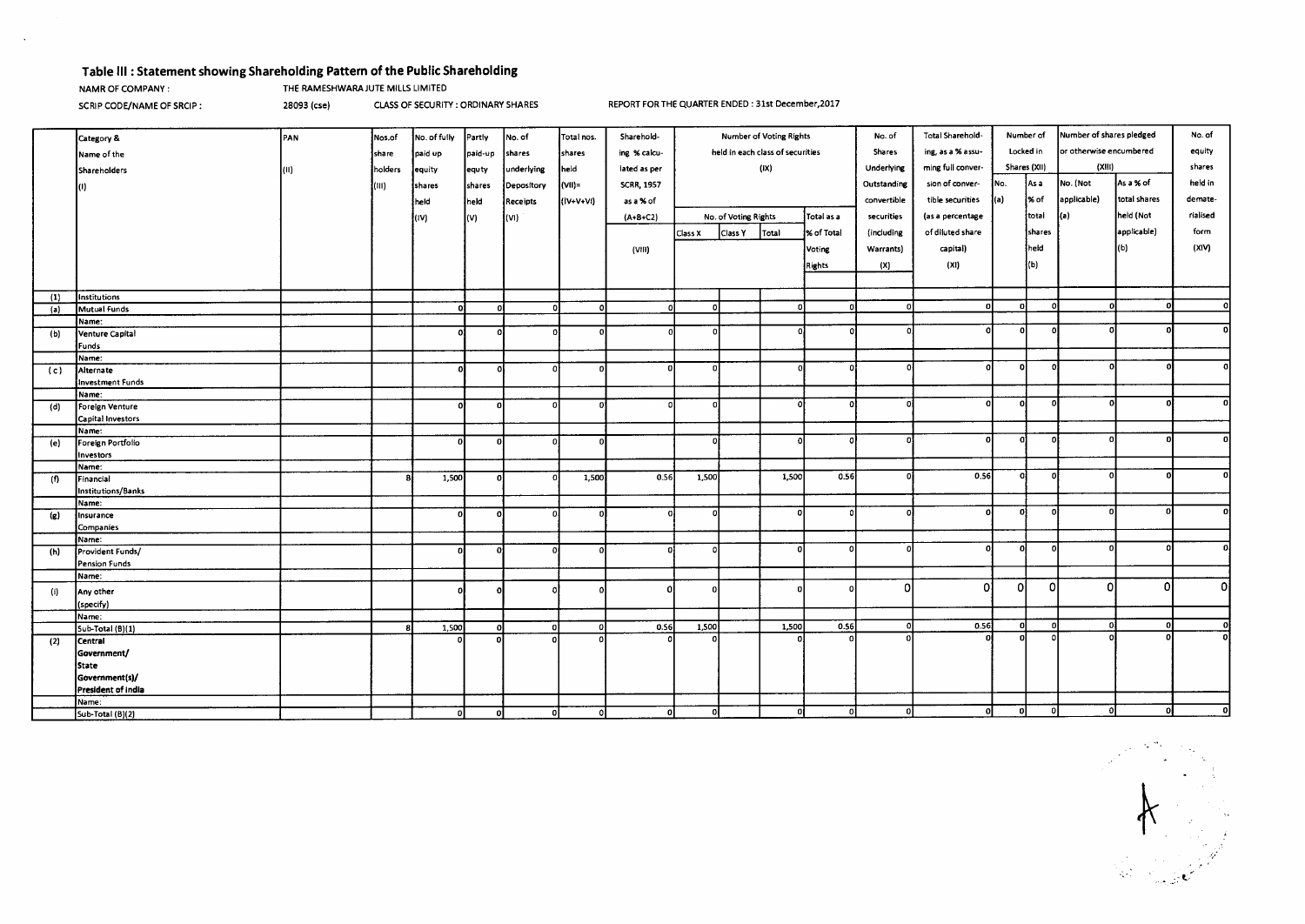| (3)       | Non-Institutions                                                                                                                                                                                                     |            | 190 | 32,889   |    |          | 32,889   | 12.36    | 32.889   | 32,889   | 12.36             |            | 12.36             | $\Omega$ |          |          |              |    |
|-----------|----------------------------------------------------------------------------------------------------------------------------------------------------------------------------------------------------------------------|------------|-----|----------|----|----------|----------|----------|----------|----------|-------------------|------------|-------------------|----------|----------|----------|--------------|----|
| (a)       | individuals-                                                                                                                                                                                                         |            |     |          |    |          |          |          |          |          |                   |            |                   |          |          |          |              |    |
|           | i.Individual                                                                                                                                                                                                         |            |     |          |    |          |          |          |          |          |                   |            |                   |          |          |          |              |    |
|           | shareholders                                                                                                                                                                                                         |            |     |          |    |          |          |          |          |          |                   |            |                   |          |          |          |              |    |
|           | holding nominal                                                                                                                                                                                                      |            |     |          |    |          |          |          |          |          |                   |            |                   |          |          |          |              |    |
|           | share capital upto                                                                                                                                                                                                   |            |     |          |    |          |          |          |          |          |                   |            |                   |          |          |          |              |    |
|           | Rs. 2 lakhs.                                                                                                                                                                                                         |            |     |          |    |          | 7,933    | 2.98     | 7,933    | 7,933    | 2.98              |            | 2.98              |          |          |          |              |    |
|           | Alit Prakash Shah & Others                                                                                                                                                                                           | AANPS8249Q |     | 7,933    |    |          |          |          |          |          |                   |            |                   |          |          |          |              |    |
|           | II. Individual                                                                                                                                                                                                       |            |     |          |    |          |          |          |          |          |                   |            |                   |          |          |          |              |    |
|           | shareholders                                                                                                                                                                                                         |            |     |          |    |          |          |          |          |          |                   |            |                   |          |          |          |              |    |
|           | holding nominal                                                                                                                                                                                                      |            |     |          |    |          |          |          |          |          |                   |            |                   |          |          |          |              |    |
|           | share capital in                                                                                                                                                                                                     |            |     |          |    |          |          |          |          |          |                   |            |                   |          |          |          |              |    |
|           | excess of                                                                                                                                                                                                            |            |     |          |    |          |          |          |          |          |                   |            |                   |          |          |          |              |    |
|           | Rs. 2 lakhs.                                                                                                                                                                                                         |            |     |          |    |          |          |          |          |          |                   |            |                   |          |          |          |              |    |
|           | Name:                                                                                                                                                                                                                |            |     |          |    |          |          |          |          |          |                   | Ω          | n                 | Ω        | Ω        | n        | <sub>0</sub> | 0. |
| (b)       | NBFCs registered                                                                                                                                                                                                     |            |     |          |    |          |          | $\Omega$ |          |          |                   |            |                   |          |          |          |              |    |
|           | with RBI                                                                                                                                                                                                             |            |     |          |    |          |          |          |          |          |                   |            |                   |          |          |          |              |    |
|           | Name:                                                                                                                                                                                                                |            |     |          |    |          |          |          |          |          |                   | $\sqrt{2}$ |                   |          |          |          |              |    |
| $\bullet$ | <b>Employee Trusts</b>                                                                                                                                                                                               |            |     | $\Omega$ |    | $\Omega$ | n        | $\Omega$ |          |          |                   |            |                   |          |          |          |              |    |
|           | Name:                                                                                                                                                                                                                |            |     |          |    |          |          |          |          |          |                   |            |                   |          |          |          |              |    |
| (d)       | Overseas                                                                                                                                                                                                             |            |     |          |    |          |          |          |          |          |                   |            |                   |          |          |          |              |    |
|           | Depositories                                                                                                                                                                                                         |            |     |          |    |          |          |          |          |          |                   |            |                   |          |          |          |              |    |
|           | (holding DRs)                                                                                                                                                                                                        |            |     |          |    |          |          |          |          |          |                   |            |                   |          |          |          |              |    |
|           | (balancing figure)                                                                                                                                                                                                   |            |     |          |    |          |          |          |          |          |                   |            |                   |          |          |          |              |    |
|           | Name:                                                                                                                                                                                                                |            |     |          |    |          |          |          |          |          |                   |            |                   |          |          |          |              |    |
| (e)       | Any other (specify)                                                                                                                                                                                                  |            |     |          |    |          |          |          |          |          |                   |            |                   |          |          |          |              |    |
|           | Other Bodies Corporate                                                                                                                                                                                               |            | 17  | 90,200   |    |          | 90,200   | 33.9     | 90,200   | 90,200   | 33.9              |            | 33.9              | 01       | 0l       |          |              | n  |
|           | Umang Commercial Co. Pvt. Ltd.                                                                                                                                                                                       | AAACU3731B |     | 11,667   |    |          | 11,667   | 4.38     | 11,667   | 11,667   | 4.38              |            | 4.38              |          |          |          |              |    |
|           | Gwalior Webbing Co. Pvt. Ltd.                                                                                                                                                                                        |            |     | 20,550   |    |          | 20,550   | 7.73     | 20,550   | 20,550   | 7.73              |            | 7.73              | $\Omega$ |          |          |              |    |
|           | Birla Corporation Limited                                                                                                                                                                                            |            |     | 19,133   |    |          | 19,133   | 7.19     | 19,133   | 19.133   | 7.19              |            | 7.19              |          |          |          |              |    |
|           | Punjab Produce & Trading Co. Pvt. Ltd.                                                                                                                                                                               |            |     | 33,250   |    | $\Omega$ | 33,250   | 12.5     | 33,250   | 33,250   | $\overline{12.5}$ | $\Omega$   | $\overline{12.5}$ | οl       | $\Omega$ |          |              |    |
| ii.       | Non Resident Indian                                                                                                                                                                                                  |            |     | 100      |    |          | 100      | 0.04     | 100      | 100      | 0.04              | o          | 0.04              | $\Omega$ | $\Omega$ |          |              |    |
|           | Sub-Total (B)(3)                                                                                                                                                                                                     |            | 208 | 1,23,189 |    | ΩÍ       | 1,23,189 | 46.30    | 1,23,189 | 1,23,189 | 46.30             | o          | 46.30             | $\Omega$ |          |          |              |    |
|           | Total Public Shareholding (B)= (B)(1)+(B)(2)+(B)(3)                                                                                                                                                                  |            | 216 | 1,24,689 | O) | Ωİ       | 1,24,689 | 46.86    | 1,24,689 | 1,24,689 | 46.86             | οl         | 46.86             | $\Omega$ | $\Omega$ |          | n            |    |
|           | Total (A+B)                                                                                                                                                                                                          |            | 226 | 2,66,056 |    |          | 2,66,056 | 100.00   | 2,66,056 | 2,66,056 | 100.00            | $\Omega$   | 100.00            | $\Omega$ | n.       | $\Omega$ | n            |    |
|           | Details of Shareholders acting as persons in Concert including their Shareholding (No. and %)                                                                                                                        |            |     |          |    |          |          |          |          |          |                   |            |                   |          |          |          |              |    |
|           |                                                                                                                                                                                                                      |            |     |          |    |          |          |          |          |          |                   |            |                   |          |          |          |              |    |
|           | Oetails of Shares which remain unclaimed may be given here along with details suich as number of shareholders, outstanding shares held in demat/unclaimed suspense account, voting rights which are frozen etc. N.A. |            |     |          |    |          |          |          |          |          |                   |            |                   |          |          |          |              |    |
|           | Note:                                                                                                                                                                                                                |            |     |          |    |          |          |          |          |          |                   |            |                   |          |          |          |              |    |
|           | (1) PAN would not be displayed on webhsite of Stock Exchange(s).                                                                                                                                                     |            |     |          |    |          |          |          |          |          |                   |            |                   |          |          |          |              |    |
|           | (2) The above format needs to be disclosed along with the name of following persons; Institutions / Non Institutions holding more than 1% of total number of shares.                                                 |            |     |          |    |          |          |          |          |          |                   |            |                   |          |          |          |              |    |

(3) W.r.t. the information pertaining to Depository Receipts, the same may be disclosed in the respective columns to the extent information available and the balance to be disclosed as held by custodian.

 $\sim$